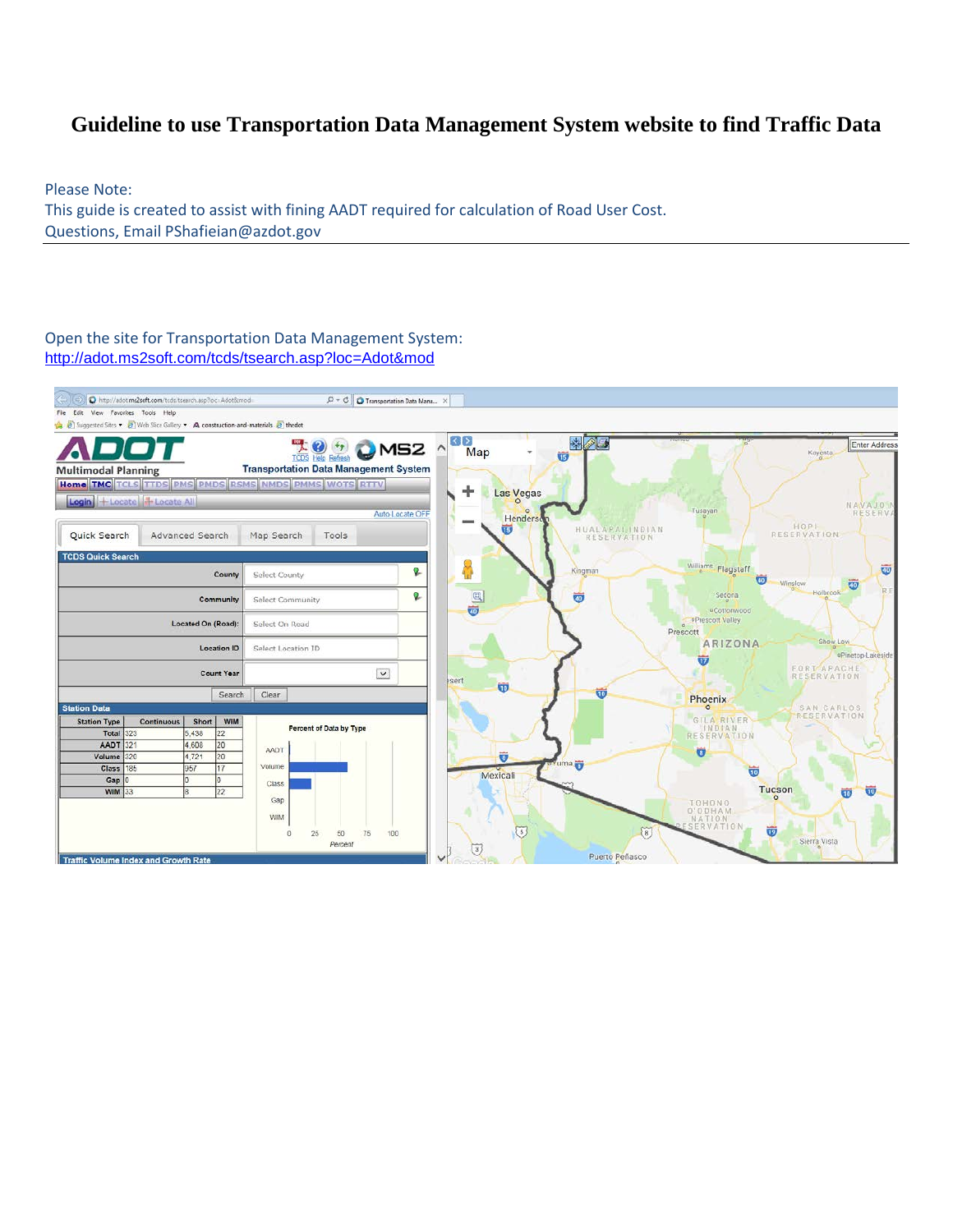Zoom to the location of the project. Activate the Traffic Count Locations by opening tools drop down menu at the NE side of the screen (1 - Refers to the red number on the screenshot below-), click on TCDS (2), and then check mark the TCDS Locations (3). See screenshot below.

That will show all the traffic count locations on the visible portion of the map. The locations highlighted in blue include detail data and can be selected. Click on the appropriate counting location (4), and select View Detail (5).

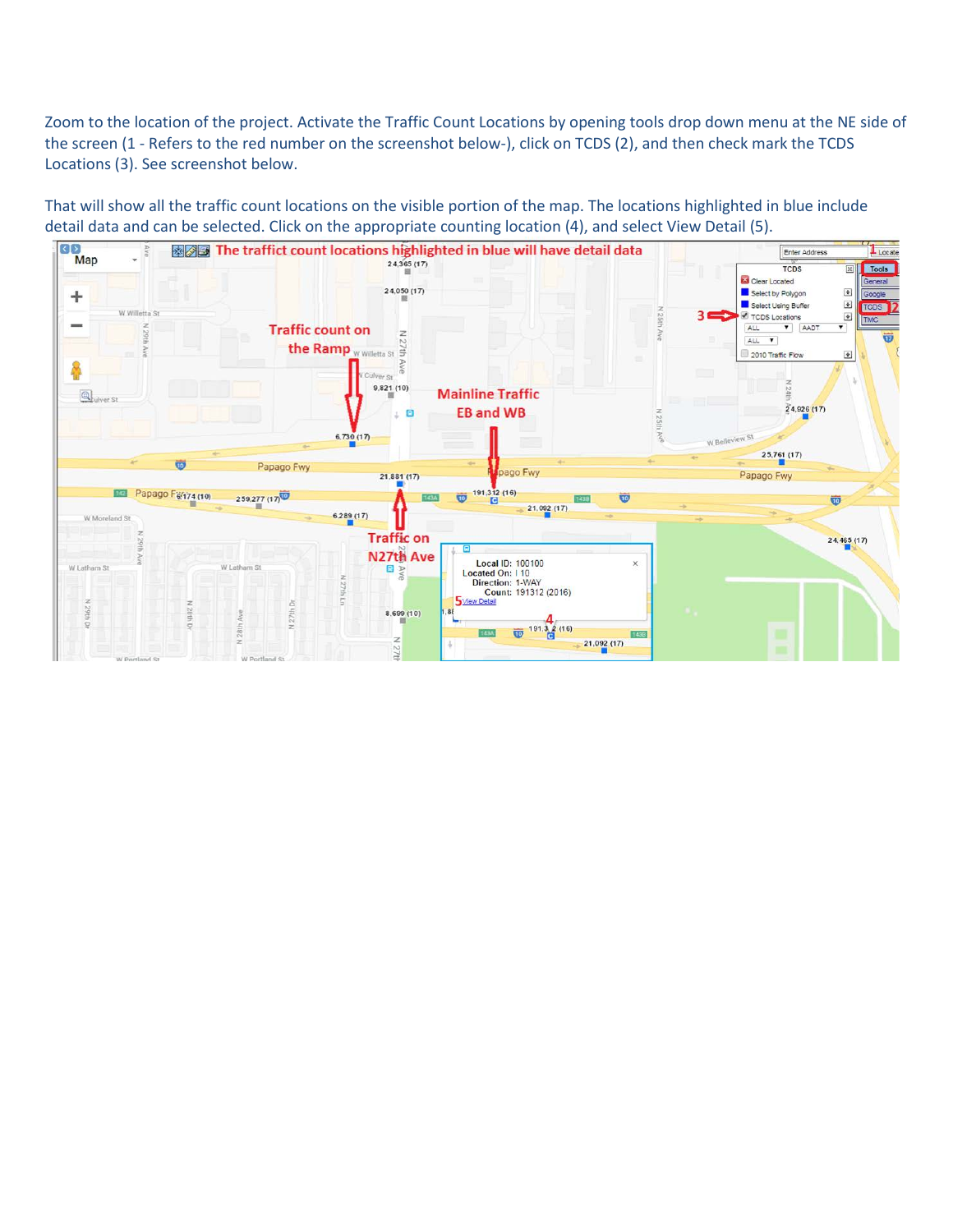After selecting the counting station, the details of that counting station will become available on the left side of the screen. Select the desired direction (6) (available if counting location is for both direction), select the day that is more representative of the day the road is supposed to be open (weekday or weekend) (7).

|                                                                                                         | LUU UN MNOS                                 |                                   |                                  |               |               |          |                   |                                          |               |                       |                      |               |                  |  |
|---------------------------------------------------------------------------------------------------------|---------------------------------------------|-----------------------------------|----------------------------------|---------------|---------------|----------|-------------------|------------------------------------------|---------------|-----------------------|----------------------|---------------|------------------|--|
|                                                                                                         | From Road Exit 142 27th Ave (EB only)       |                                   |                                  |               |               |          |                   |                                          |               |                       |                      |               |                  |  |
|                                                                                                         | To Road Exit 143 I-17 (Exit 200A)           |                                   |                                  |               |               |          |                   |                                          |               |                       |                      |               |                  |  |
|                                                                                                         | <b>From PR</b><br><b>From MP</b>            |                                   |                                  |               | <b>To PR</b>  |          | To MP             |                                          | <b>Bgn PT</b> |                       | End PT               |               | Length           |  |
|                                                                                                         | 142.66<br>0<br>0                            |                                   |                                  |               | 143.18        |          |                   |                                          |               |                       |                      | 0.52          |                  |  |
|                                                                                                         | More Detail                                 |                                   |                                  |               |               |          |                   |                                          |               |                       |                      |               |                  |  |
|                                                                                                         | <b>STATION DATA</b>                         |                                   |                                  |               |               |          |                   |                                          |               |                       |                      |               | <b>Show Data</b> |  |
| $\bullet$<br>Directions: 1-WAY<br>EB.<br>$3 \mid 4 \mid$<br>$5 \t6$<br>2 <sup>1</sup><br>1 <sup>1</sup> |                                             |                                   |                                  |               |               |          |                   | <b>Select direction</b><br>if applicable |               |                       |                      |               |                  |  |
|                                                                                                         |                                             |                                   |                                  |               |               |          |                   |                                          |               |                       |                      |               |                  |  |
|                                                                                                         |                                             | <b>AADT</b>                       |                                  |               |               |          |                   |                                          |               |                       |                      |               |                  |  |
|                                                                                                         |                                             | Year<br><b>AADT</b>               |                                  | <b>DHV-30</b> |               | K%<br>D% |                   |                                          | <b>PA</b>     |                       | BC<br>19,896         |               | <b>Src</b>       |  |
|                                                                                                         |                                             | 191,31212<br>2016                 |                                  | 6.946         | 7             |          | 51                |                                          | 171,416 (90%) |                       | (10%)                |               |                  |  |
|                                                                                                         |                                             | 2015<br>197,91612                 |                                  | 7.265         | 4             |          | 51                |                                          | 184,606 (93%) |                       | 13,310 (7%)          |               |                  |  |
|                                                                                                         |                                             | 2014<br>196,886 <sup>2</sup>      |                                  | 7,361         | 4             |          | 57                |                                          |               |                       |                      |               |                  |  |
|                                                                                                         |                                             | 2013<br>192,512 <sup>2</sup>      |                                  | 7,651         | 4             |          |                   |                                          |               |                       |                      |               |                  |  |
|                                                                                                         |                                             | 2012                              | 181.760 <sup>2</sup>             | 7,596         |               | 4        |                   |                                          |               |                       |                      |               |                  |  |
|                                                                                                         | <<                                          | ⋖                                 | ≻≻l<br>×                         |               | 1-5 of 26     |          |                   |                                          |               |                       |                      |               |                  |  |
|                                                                                                         |                                             | <b>Travel Demand Model</b>        |                                  |               |               |          |                   |                                          |               |                       |                      |               |                  |  |
|                                                                                                         |                                             | <b>Model</b><br>Year              | Model<br><b>AADT</b>             | <b>AM PHV</b> | <b>AM PPV</b> |          | <b>MD PHV</b>     |                                          | <b>MD PPV</b> | <b>PM PHV</b>         | <b>PM PPV</b>        | <b>NT PHV</b> | <b>NT PPV</b>    |  |
|                                                                                                         | <b>VOLUME COUNT</b>                         |                                   |                                  |               |               |          |                   |                                          |               | <b>VOLUME TREND @</b> |                      |               |                  |  |
|                                                                                                         |                                             |                                   | Date                             |               | Int           |          | <b>Total</b>      | Year                                     |               |                       | <b>Annual Growth</b> |               |                  |  |
|                                                                                                         | <b>m</b>                                    |                                   | Sat 12/30/2017                   |               | 15<br>110.875 |          |                   |                                          | 2017          |                       |                      | $-45%$        |                  |  |
|                                                                                                         | $\bullet$                                   | Fri 12/29/2017                    |                                  |               | 15            |          | 128,389           |                                          | 2016          |                       | -3%                  |               |                  |  |
|                                                                                                         | $\bullet$                                   | Thu 12/28/2017<br>$\overline{15}$ |                                  | 125,596       |               |          | 2015              |                                          | 1%            |                       |                      |               |                  |  |
|                                                                                                         | $\mathbf{w}$<br>ቊ                           |                                   | Wed 12127/2017<br>Tue 12/26/2017 |               | 15<br>15      |          | 121,420           |                                          | 2014          |                       | 2%                   |               |                  |  |
|                                                                                                         | ቊ                                           |                                   | Mon 12/25/2017                   |               | 15            |          | 115,173<br>84.614 |                                          | 2013          |                       | 6%                   |               |                  |  |
|                                                                                                         | ቊ                                           |                                   | Sun 12/24/2017                   |               | 15            |          | 91,356            |                                          | 2012          |                       | $-36%$               |               |                  |  |
|                                                                                                         | ቊ                                           |                                   | Sat 12/23/2017                   |               | 15            |          | 113,362           |                                          | 2011          |                       |                      | $-3%$         |                  |  |
|                                                                                                         | ቊ                                           | Fri 12/22/2017                    |                                  | 15            | 131.661       |          |                   | 2010                                     |               |                       | 1%                   |               |                  |  |
|                                                                                                         | $\bullet$                                   | Thu 12/21/2017<br>15              |                                  |               |               |          | 125.582           | 2009<br>33%                              |               |                       |                      |               |                  |  |
|                                                                                                         | 1-10 of 1978<br> << <br>$\lt$<br>  ><br>>>1 |                                   |                                  |               | mini          |          | 2008              |                                          | -4%           |                       |                      |               |                  |  |
|                                                                                                         |                                             | mm/dd/yyyy                        |                                  | To Date       |               |          |                   |                                          | <<            | ъ                     | >>1                  | 1-10 of 25    |                  |  |